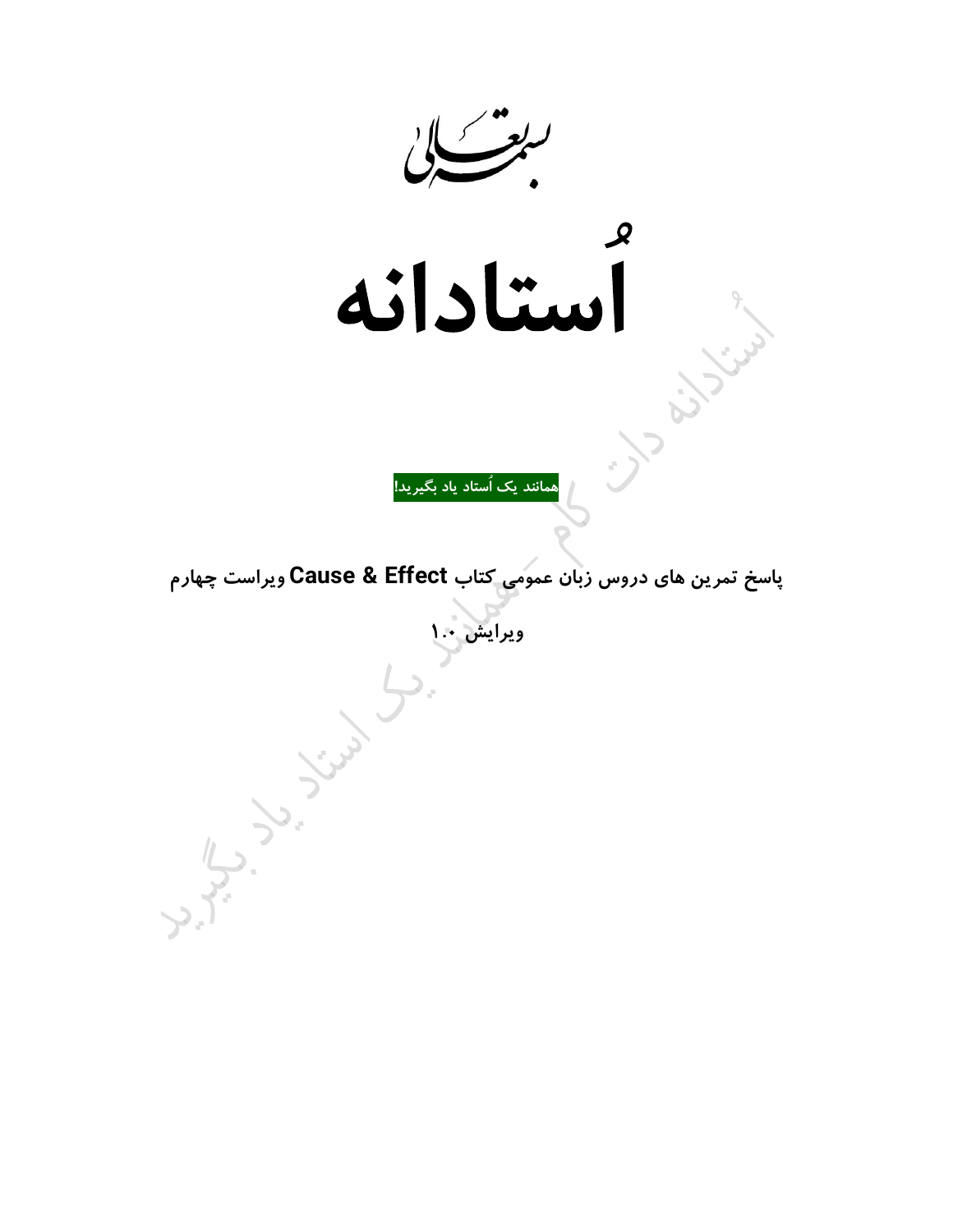

RE C



### فهرست مطالب

|            | فصل اول |
|------------|---------|
|            |         |
|            |         |
|            |         |
|            |         |
|            |         |
|            |         |
|            |         |
|            |         |
|            |         |
|            |         |
|            |         |
|            |         |
|            |         |
|            |         |
|            |         |
|            |         |
|            |         |
| $\epsilon$ |         |
| EV         |         |
| <b>EY</b>  |         |





Ğ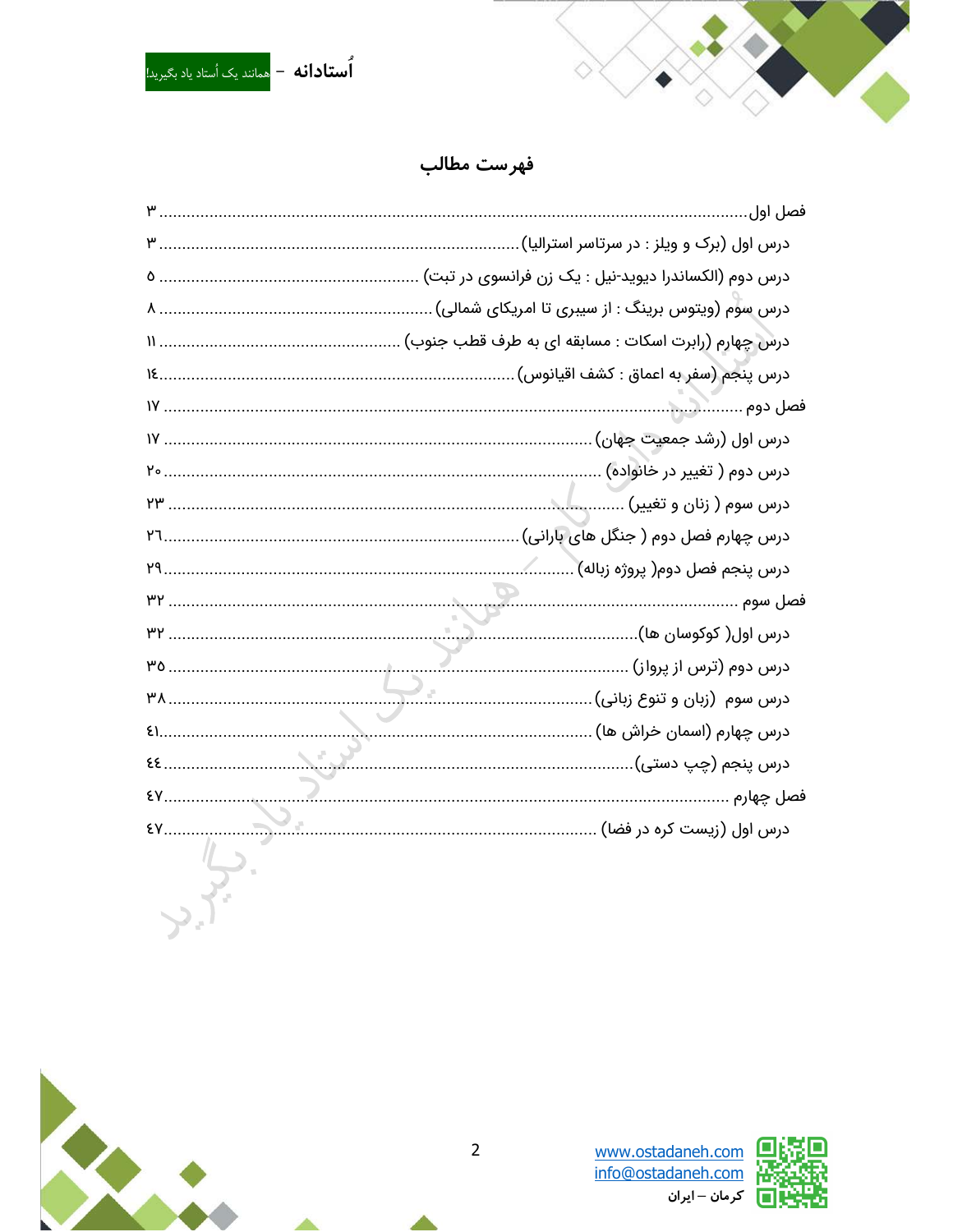

اُ**ستادانه –** همانند یک اُستاد یاد بگیرید!

**فصل اول**<br>درس اول (برک و ويلز : در سرتاسر استراليا) تمرین ها

S JU BINES

#### a a complex and a complex and a complex and a complex and a complex and a complex and a complex and

- 1.ordera
- 2.base
- 3.aborigines
- 4.exploration
- 5.gets along
- 6.built
- 7.loneliness
- 8.hemisphere
- 9.halfway
- 10.heroes

## b<sub>a</sub> barang ang pangangan ang pangangang ang pangangang ang pangangang ang pangang ang pangang ang pangang ang pangang ang pangang ang pangang ang pangang ang pangang ang pangang ang pangang ang pangang ang pangang ang pan

- 1.expedition
- 2.searching the contract of the contract of the contract of the contract of the contract of the contract of the contract of the contract of the contract of the contract of the contract of the contract of the contract of th
- 3.explored
- 4.swamps
- 5.interior
- 6.finally  $7.$ party
- 
- 8.got along
- 9.supplies
- 10.turned into

## $\mathbf{C}$  (  $\Box$

- 1. Figure 1. Figure 1. Figure 1. Figure 1. Figure 1. Figure 1. Figure 1. Figure 1. Figure 1. Figure 1. Figure 1. Figure 1. Figure 1. Figure 1. Figure 1. Figure 1. Figure 1. Figure 1. Figure 1. Figure 1. Figure 1. Figure 1 2.  $\mathbf{L}$  $3. T$ 4. F 5. T
- 6. T
- 
- 8. F



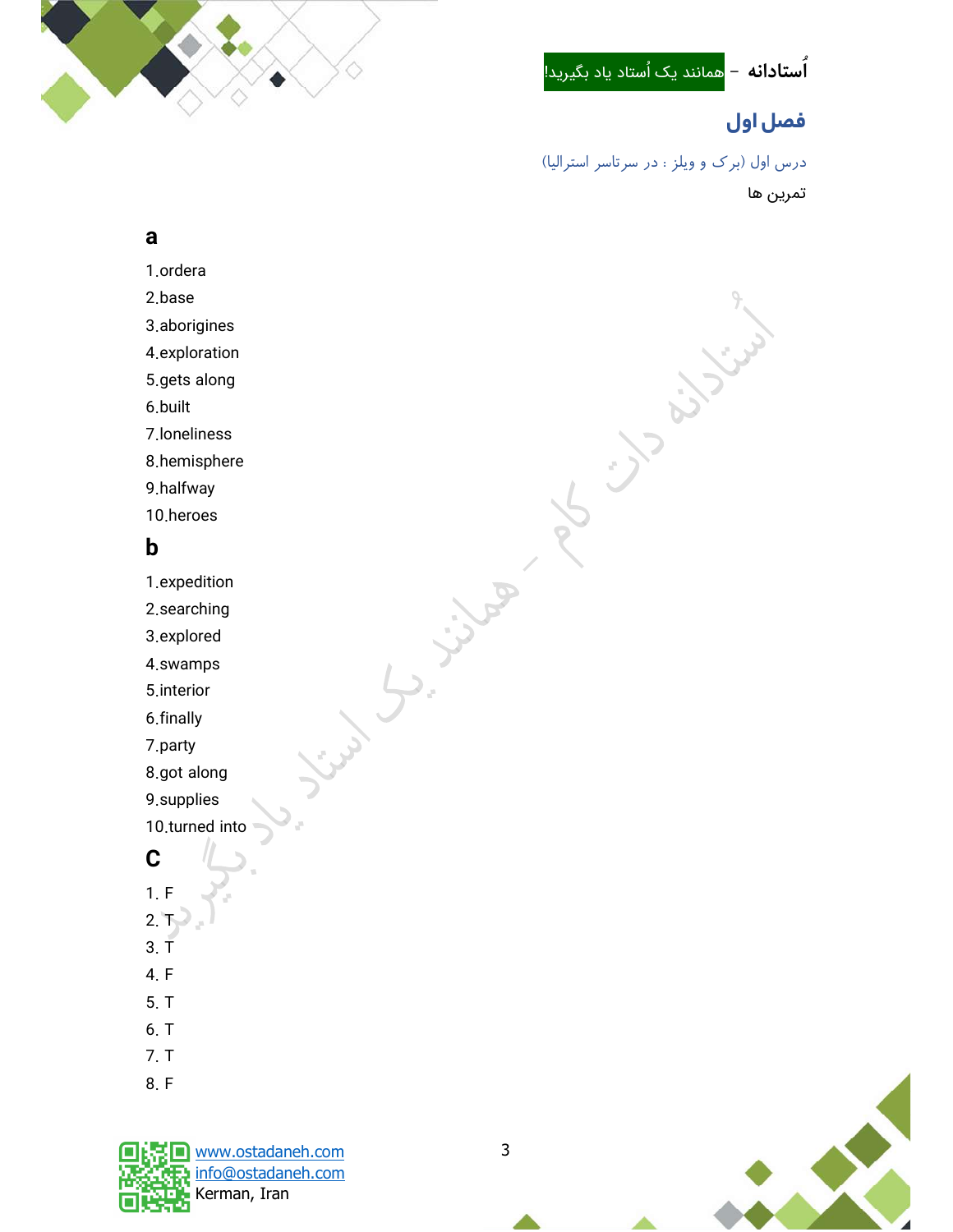

ىي

- $\mathbf d$
- 1. They lived in Australia
- 2. Because they can stay without water and food for a long time
- 3. They wanted to move faster
- 4. Because it had very bad weather
- 5. They died or killed for food

6. The expedition had an inexperienced leader and the men did not followed orders because they were the first persons who decide to travel to Australia 7. Yes,

| e                 |
|-------------------|
| $\overline{2}$    |
| f                 |
| 1.broke down      |
| 2.get along       |
| 3.called on       |
| 4. Turned into    |
| 5.put away        |
| $\boldsymbol{g}$  |
| 1.the             |
| 2.the             |
| the, an, 3.-, the |
| $4.$ -, -, a, a   |
| 5.the, the        |
| $6$ , the, $-$    |
| $\mathsf{h}$      |
| انشا              |



 $\mathcal{X}$ 

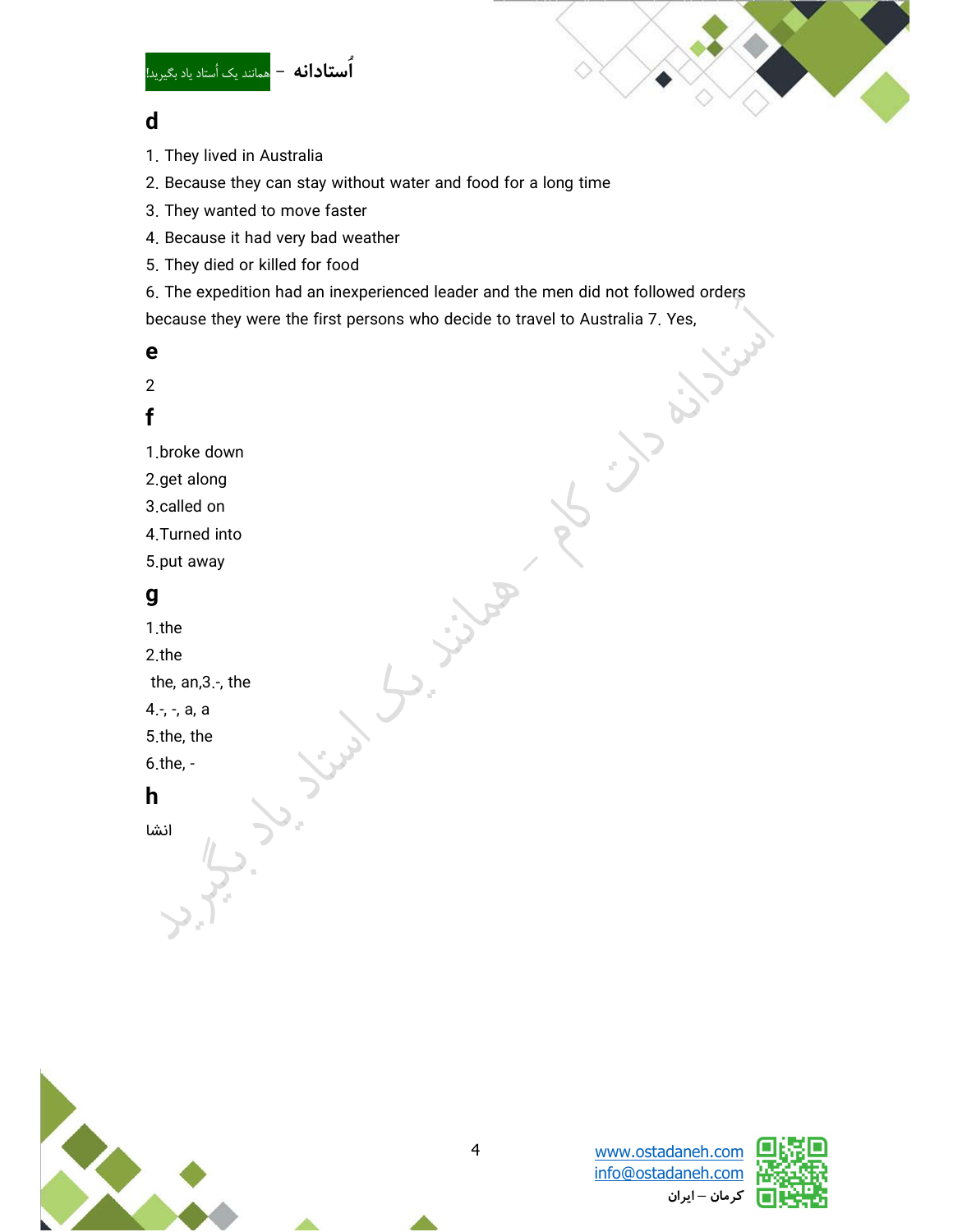

اُ**ستادانه –** <mark>همانند یک اُستاد یاد بگیرید!</mark>

U VOID CL

درس دوم (الكساندرا ديويد-نيل : يك زن فرانسوي در تبت)

تمرین ها

### a

- ۱. secret
- ۲. article
- ۳. beggars
- ۴. childhood
- ۵. cave
- ۶. temperature
- ۷. reminded
- ۸. civil war
- ۹. border
- ۱۰. Journalist

## b<sub>a</sub>

- ۱. real
- ۲.Surrounded
- ۳. Like
- ۴. adopted
- ۵. Escaped
- 6.details
- ۷. support
- ۸. research
- ۹. remote
- ۱۰. ran away

## c  $\sqrt{2}$

- ۱.study Buddhism
- ۲. escape her unhappiness
- ۳. her husband supported her
- ۴۰spoke Tibetan to her Indian friends.4
- ۵.Tibet
- ۶. there was a civil war
- ۷. freedom was very important to her





Live.